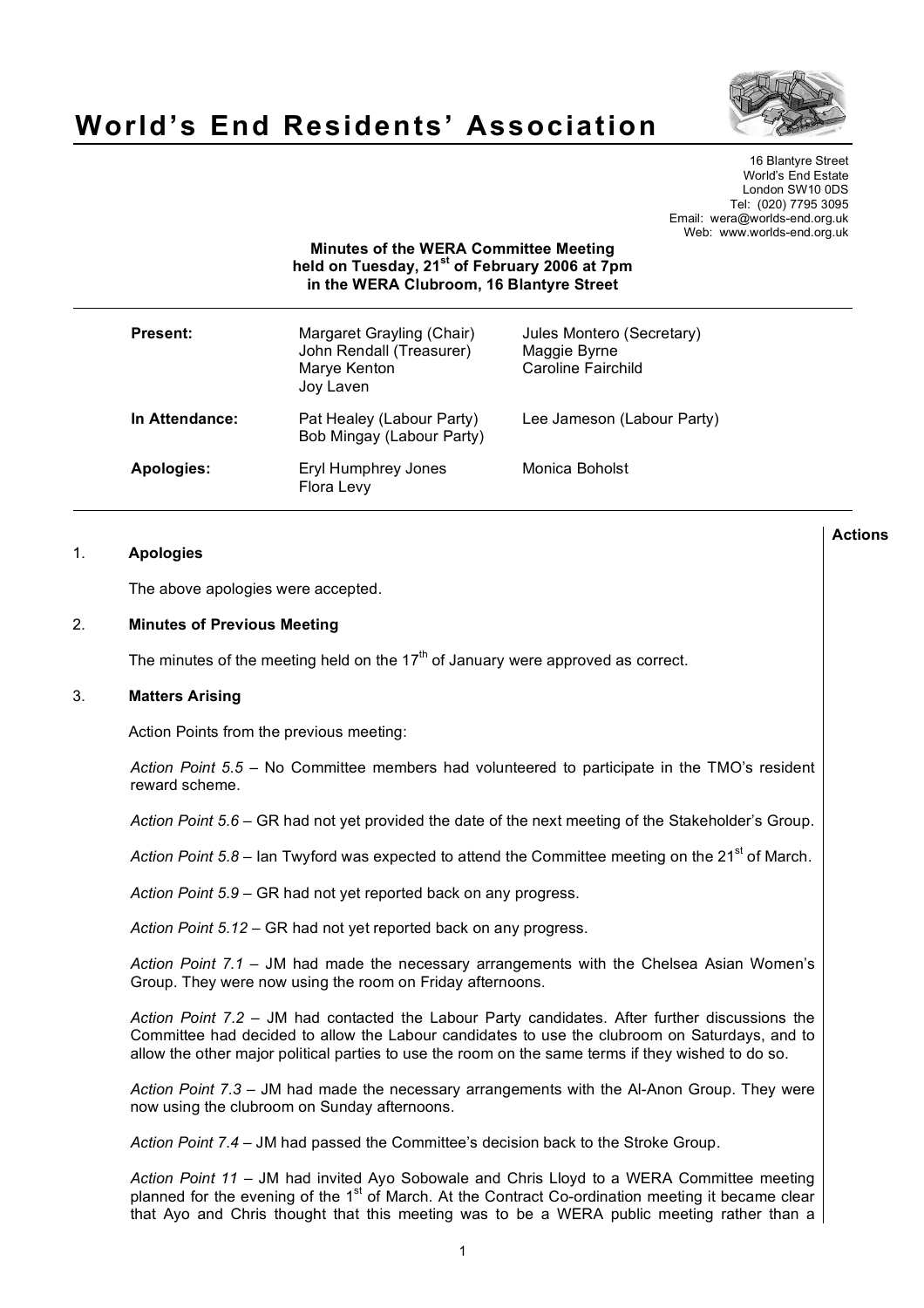Committee meeting. Ayo and Chris now proposed that the meeting on the 1<sup>st</sup> of March be a public, TMO-managed, drop-in session for all residents. It was suggested that the meeting proceed as a drop-in session and that all Committee members should try to attend. Once the drop-in session had taken place the Committee could decide whether a separate meeting was still required.

## **Estate Manager's Update**

This item was deferred in Gary Riley's absence.

## 4. **Proposed Security Works**

JM distributed the maps which had been looked at by some Committee members the previous weekend and on which he had marked the proposed "preferred sites" for the CCTV cameras. He asked the meeting to examine the maps and ensure that they accurately represented the suggestions and views that had been made. There was some discussion with regards the benefits of the various proposals and JM noted a number of observations. JM stated he would send the maps as well as the Committee's observations and comments to Ayo Sobowale immediately.

JM

## *The guests – the three Labour candidates for Cremorne Ward in the forthcoming Local Elections – arrived.*

Pat Healey, Lee Jameson and Bob Mingay introduced themselves to the meeting. They briefly discussed the security proposals for the estate with the Committee. They then proceed to describe, discuss and seek the Committee's views on a number of issues that they had identified during their meetings and discussions with local residents.

## *The guests then left the meeting.*

## 5. **ARB Works**

A number of works had been proposed at the ARB meeting the previous week. The works were:

- That the paved path in one of the grass areas of the Blantyre/Berenger Walk garden be removed, due to health and safety concerns. After some discussion this was agreed.
- That the concrete area around the play area in the Whistler/Dartrey Walk garden be asphalted. The quote that had been supplied at the ARB was of £10,000 although Terry Guppey was to supply a more accurate quote (now quoted at £6,000). Committee members expressed a preference for extending the "rubberised" play area and asked whether this was likely to cost more than £10,000. It was noted that similar works were being carried out in Ashburnham Primary School and it was suggested that the contractor concerned be contacted for a quote.
- Provision of a flowerbed for the enclosed Sheltered garden at a cost of £300. This was agreed.
- Removal of two dead trees to be funded by the response budget. Committee members queried which two trees were to be removed. There was general concern at the large number of trees that had been removed from the gardens recently.
- Tree guards for the larger trees in the gardens at a cost of £300-400 each. This was agreed.
- Railings to enclose the grass area opposite the Under 5's play area and below Ashburnham Tower. The Committee disagreed with the proposal and asked that it not proceed. It was felt that the railings would be of little or no benefit and that there were already too many railings and sectioned-off areas in that part of the estate.
- Upgrading the lighting in the WERA clubroom at a cost of £1,500 (approximately £50 per light fitting if all 29 light fittings in the front and back rooms were upgraded). This was agreed.

Alasdair Manson and Terry Guppey had also been asked to provide a quote for the removal of the radiator covers in the clubroom.

#### 6. **Art / Residency Project**

The proposed art / residency project was briefly discussed. It was noted that JM was still waiting to hear from Alasdair Manson with regards to the questions that had been raised. The Committee was however generally in favour of the project proceeding on World's End.